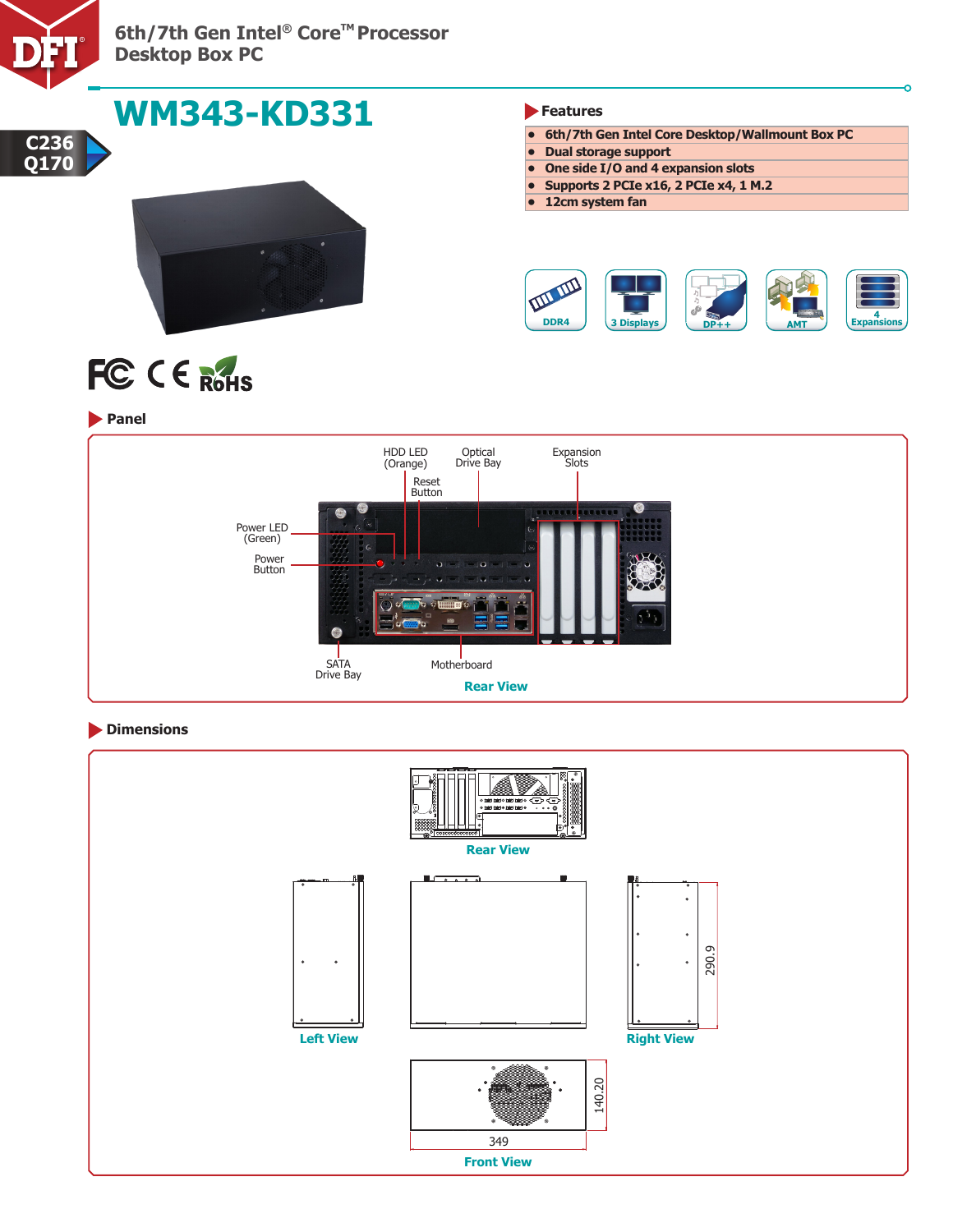**WM343-KD331**

 $\blacksquare$ 

DI

#### **Specifications**

 $\overline{O}$ 

| <b>SYSTEM</b>         | <b>Processor</b>             | 6th/7th Generation Intel® Core™ Processors, LGA 1151 Socket<br>Intel® Xeon® E3-1275 v6, Quad Core, 8M Cache, 3.8GHz (4.2GHz), 80W (KD331-C236 Only, ECC Supported)<br>Intel® Core™ i7-7700 Processor, Quad Core, 8M Cache, 3.6GHz (<br>Intel <sup>®</sup> Core™ i3-7101E Processor, Dual Core, 3M Cache, 3.9GHz, 65W |                                                                                                                               |  |
|-----------------------|------------------------------|----------------------------------------------------------------------------------------------------------------------------------------------------------------------------------------------------------------------------------------------------------------------------------------------------------------------|-------------------------------------------------------------------------------------------------------------------------------|--|
|                       | <b>Chipset</b>               | KD331-C236: Intel® C236 Chipset                                                                                                                                                                                                                                                                                      | KD331-Q170: Intel <sup>®</sup> Q170 Chipset                                                                                   |  |
|                       | <b>Memory</b>                | KD331-C236:<br>Four 288-pin ECC DIMM up to 64GB<br>KD331-O170:<br>Four 288-pin DIMM up to 64GB                                                                                                                                                                                                                       | Dual Channel DDR4 2133/2400 MHz                                                                                               |  |
|                       | <b>BIOS</b>                  | Insyde SPI 128Mbit                                                                                                                                                                                                                                                                                                   |                                                                                                                               |  |
| <b>GRAPHICS</b>       | <b>Controller</b>            | Intel <sup>®</sup> HD Gen 9 Graphics                                                                                                                                                                                                                                                                                 |                                                                                                                               |  |
|                       | <b>Feature</b>               | OpenGL 5.0, DirectX 12, OpenCL 2.1<br>HW Decode: AVC/H.264, MPEG2, VC1/WMV9, JPEG/MJPEG, HEVC/H265, VP8, VP9<br>HW Encode: MPEG2, AVC/H264, JPEG, HEVC/H265, VP8, VP9                                                                                                                                                |                                                                                                                               |  |
|                       | <b>Display</b>               | 1 x VGA<br>1 x DVI-I (DVI-D signal)<br>$1 \times DP++$                                                                                                                                                                                                                                                               | VGA: resolution up to 1920x1200 @ 60Hz<br>DVI-D: resolution up to 1920x1200 @ 60Hz<br>DP++: resolution up to 4096x2304 @ 60Hz |  |
|                       | <b>Triple Displays</b>       | $VGA + DVI-I (DVI-D signal) + DP++$                                                                                                                                                                                                                                                                                  |                                                                                                                               |  |
| <b>STORAGE</b>        | <b>External</b>              | 1 or $2 \times 3.5$ "/2.5" SATA 3.0 Drive Bays (1 $\times$ 3.5" SATA drive bay, by default)<br>1 x 5.25" Optical Drive Bay                                                                                                                                                                                           |                                                                                                                               |  |
| <b>EXPANSION</b>      | <b>Interface</b>             | 2 x PCIe x16 (Gen 3)<br>2 x PCIe x4 (Gen 3)<br>1 x M.2 M Key (2280) (optane memory support)                                                                                                                                                                                                                          |                                                                                                                               |  |
| <b>AUDIO</b>          | <b>Audio Codec</b>           | Realtek ALC888S-VD2-GR                                                                                                                                                                                                                                                                                               |                                                                                                                               |  |
| <b>ETHERNET</b>       | <b>Controller</b>            | 3 x Intel® I211AT PCIe (10/100/1000Mbps)<br>1 x Intel® I219LM PCIe with iAMT11.0 (10/100/1000Mbps) (only Core i7/i5 supports iAMT)                                                                                                                                                                                   |                                                                                                                               |  |
| <b>LED</b>            | <b>Indicators</b>            | 1 x Power LED<br>1 x Storage LED                                                                                                                                                                                                                                                                                     |                                                                                                                               |  |
| <b>REAR I/O</b>       | <b>Ethernet</b>              | 4 x GbE (RJ-45)                                                                                                                                                                                                                                                                                                      |                                                                                                                               |  |
|                       | Serial                       | 1 x RS-232/422/485 (RS-232 w/ power) (DB-9)                                                                                                                                                                                                                                                                          |                                                                                                                               |  |
|                       | <b>USB</b>                   | 4 x USB 3.0<br>2 x USB 2.0                                                                                                                                                                                                                                                                                           |                                                                                                                               |  |
|                       | PS/2                         | $1 \times PS/2$ (mini-DIN-6)                                                                                                                                                                                                                                                                                         |                                                                                                                               |  |
|                       | <b>Display</b>               | $1 \times VGA$<br>$1 \times DVI-I$ (DVI-D signal)<br>$\overline{1}$ x $\overline{DP}$ + +                                                                                                                                                                                                                            |                                                                                                                               |  |
|                       | <b>Buttons</b>               | 1 x Power Button, 1 x Reset Button                                                                                                                                                                                                                                                                                   |                                                                                                                               |  |
| <b>COOLING</b>        | Fan                          | 1 x System Fan                                                                                                                                                                                                                                                                                                       |                                                                                                                               |  |
| <b>WATCHDOG TIMER</b> | <b>Output &amp; Interval</b> | System Reset, Programmable via Software from 1 to 255 Seconds                                                                                                                                                                                                                                                        |                                                                                                                               |  |
| <b>SECURITY</b>       | <b>TPM</b>                   | Infineon TPM2.0 (optional)                                                                                                                                                                                                                                                                                           |                                                                                                                               |  |
| <b>POWER</b>          | <b>Supply</b>                | Flex ATX 150W/250W/350W/400W/500W (250W Default)                                                                                                                                                                                                                                                                     |                                                                                                                               |  |
| <b>OS SUPPORT</b>     |                              | Windows 10<br>Linux                                                                                                                                                                                                                                                                                                  |                                                                                                                               |  |
| <b>MECHANISM</b>      | <b>Construction</b>          | <b>Sheet Metal</b>                                                                                                                                                                                                                                                                                                   |                                                                                                                               |  |
|                       | <b>Mounting</b>              | <b>Wall Mount</b>                                                                                                                                                                                                                                                                                                    |                                                                                                                               |  |
|                       | Dimensions (W x H x D)       | 349mm x 140.2mm x 290.9mm (13.74" x 5.52" x 11.45")                                                                                                                                                                                                                                                                  |                                                                                                                               |  |
|                       | Weight                       | 7.58kg                                                                                                                                                                                                                                                                                                               |                                                                                                                               |  |
| <b>ENVIRONMENT</b>    | <b>Operating Temperature</b> | 0 to $45^{\circ}$ C                                                                                                                                                                                                                                                                                                  |                                                                                                                               |  |
|                       | <b>Storage Temperature</b>   | $0$ to $60^{\circ}$ C                                                                                                                                                                                                                                                                                                |                                                                                                                               |  |
|                       | <b>Relative Humidity</b>     | 5 to 95% RH (non-condensing)                                                                                                                                                                                                                                                                                         |                                                                                                                               |  |
| <b>STANDARDS AND</b>  | Shock                        | Operating: 3G                                                                                                                                                                                                                                                                                                        | Non-operating: 5G                                                                                                             |  |
| <b>CERTIFICATIONS</b> | <b>Vibration</b>             | Operating: Random 5~500Hz 0.5G                                                                                                                                                                                                                                                                                       | Non-operating: Sine 10~500Hz 1.5G                                                                                             |  |
|                       | <b>Package Drop</b>          | <b>ISTA Project 1A</b>                                                                                                                                                                                                                                                                                               |                                                                                                                               |  |
|                       | <b>Certification</b>         | CE, FCC Class A, RoHS                                                                                                                                                                                                                                                                                                |                                                                                                                               |  |
|                       |                              |                                                                                                                                                                                                                                                                                                                      |                                                                                                                               |  |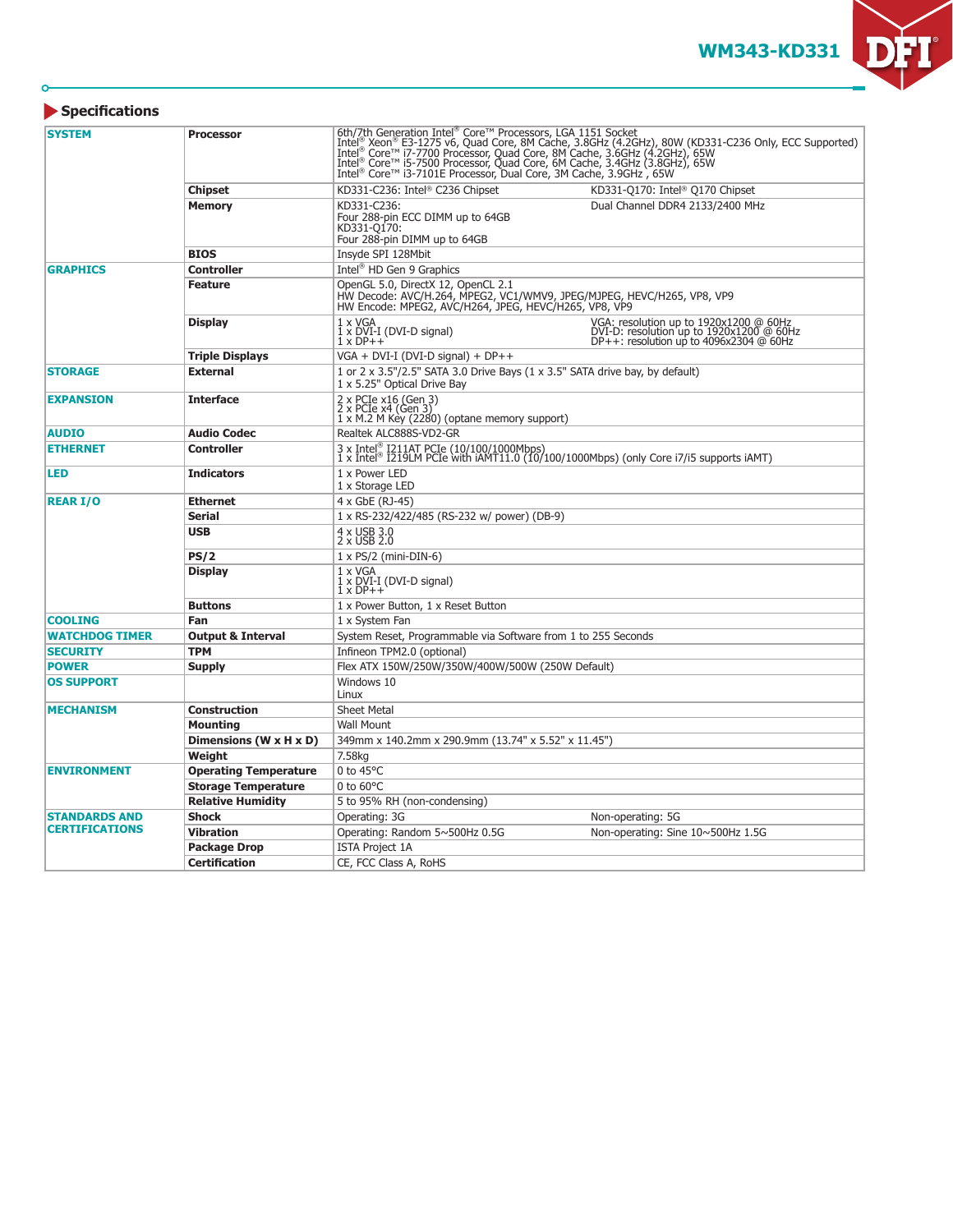

# **Wall Mounting**